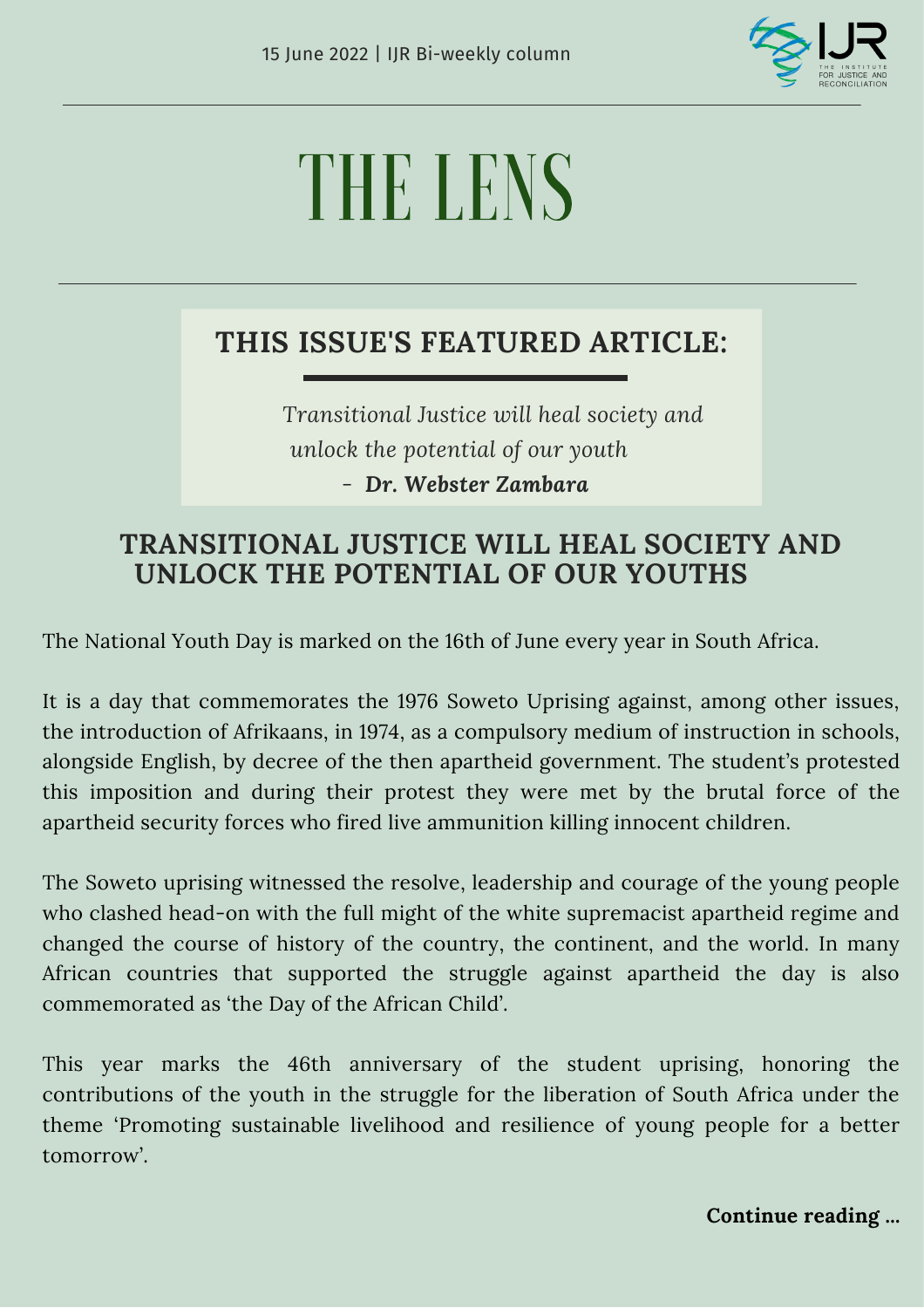While the day has its roots in a historical event, it challenges everyone, particularly the youths to reflect on the present in order to inform the trajectory for the future. Youths and children are demographically the majority of the population at over 65%, and the future is naturally theirs. However, in a country and continent in which anything that could go wrong has possibly gone wrong already, it is important that we go back to the basics and revisit the very historical epochs that have shaped the current levels of deprivation and impoverishment which affects the majority of young people in South Africa.

South Africa's historiography is shaped by the 'unholy trinity' of slavery (and slave trade), colonialism and apartheid that have left deep economic, social and psychological scars affecting society. It is not a historical accident that the country exhibits deep structural and cultural forms of violence that resulted in the majority within the country being economically disadvantaged, particularly youths, women and children who remain marginalised.

The majority of the youths of today are often romanticized as 'Born Frees', but they are quick to invoke Swiss born philosopher Jean-Jacques Rousseau's famous phrase 'man is born free but is everywhere in chains' as the majority live on the wrong end of the infamous triple challenges of poverty, unemployment and inequality bedeviling South Africa today.

According to the Quarterly Labour Force Survey (QLFS) of the Statistics South Africa (StatsSA) for the first quarter of 2022, youth bear the worst burden of unemployment rate which, at 63,9% for the age group 15-24 was almost double that of the national average that stood at 34,5%.

### *"THE LEGACY OF COLONIALISM AND APARTHEID, ROOTED IN RACIAL AND SPATIAL SEGREGATION, CONTINUES TO REINFORCE INEQUALITY".*

*- WORLD BANK REPORT, MARCH 2022*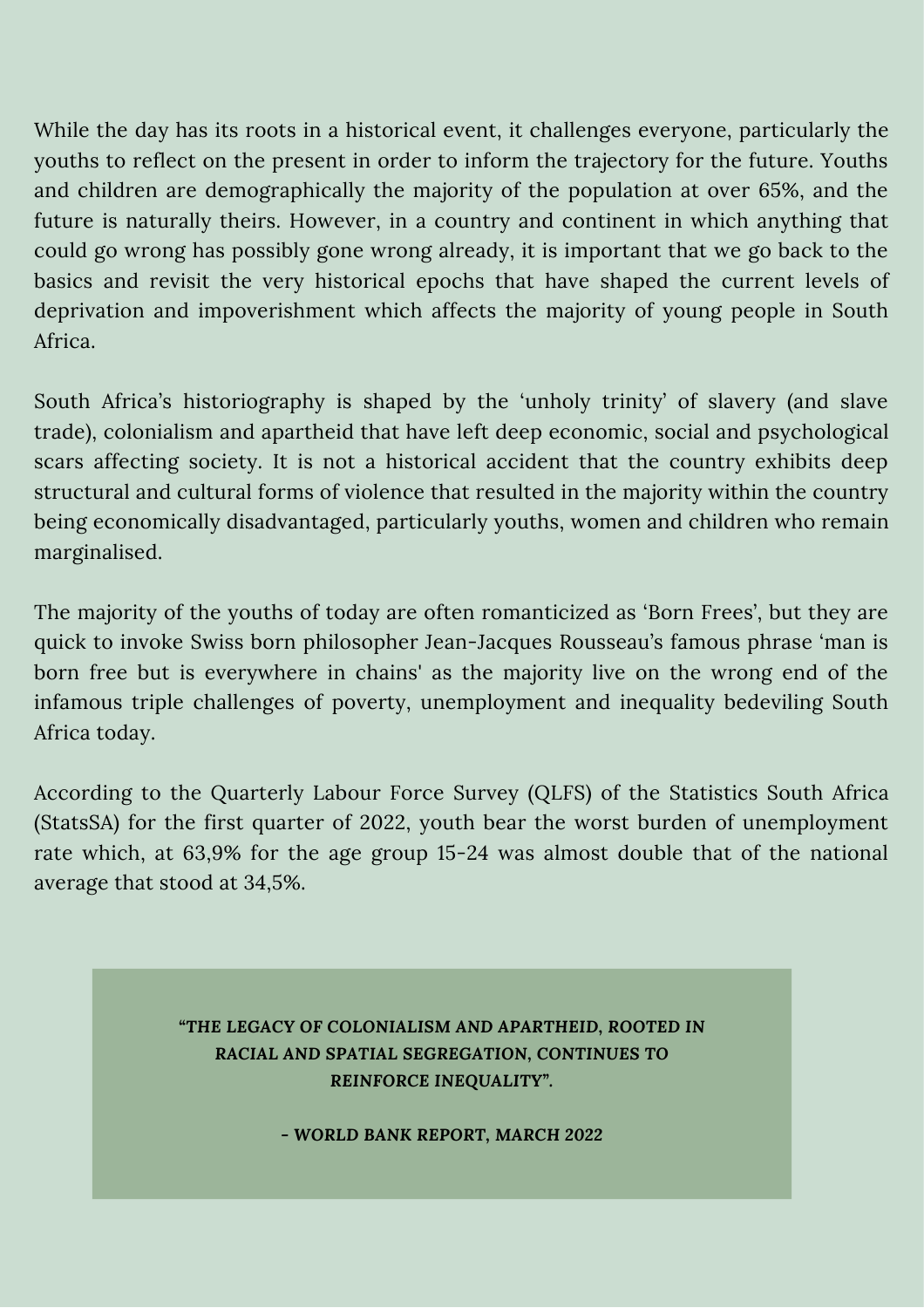Due to the apartheid induced structural forms of violence that impoverished their ancestors and parents, the youths of today are born into a vicious cycle of poverty that is not easy to reverse because they themselves are becoming poor parents since they can hardly find employment, thus, making poverty an inter-generational burden.

It was not surprising when the World Bank Report released in March 2022, stated that South Africa is the most unequal country in the world, again! It concluded that "race remains a key driver of high inequality in South Africa due to its impact on education and the labor market", while also emphasizing that "the legacy of colonialism and apartheid, rooted in racial and spatial segregation, continues to reinforce inequality".

#### *"THE YOUTHS ARE ALSO CONFRONTED BY CLIMATE CHANGE INDUCED NATURAL DISASTERS THAT THREATEN NOT ONLY THEIR VERY EXISTENCE BUT THEIR PROSPECTS FOR BETTER LIVELIHOODS."*

As a result of facing the brutalities of life, we are increasingly witnessing a generation of depressed youths born into a depressing society with very high levels of violence. Unfortunately, these ills are playing out in schools and among the unemployed youths where violence, emotional and substance abuse are on the rise, including suicide. The youths are inheriting a wounded society that has not healed from the atrocities of the past, and the trauma has been passed on to them such that mental health treatment and psychosocial support are now urgently needed in this age group.

Given the reality of apartheid induced gross human rights violations, a policy declared by the United Nations (UN) as a 'crime against humanity', the establishment of the Truth and Reconciliation Commission (TRC) in 1996 was a notable attempt to promote transitional justice and redress to remedy the ills of the past.

The recently adopted African Union Transitional Justice Policy (AUTJP) defines these processes as "the various (formal and traditional or non-formal) policy measures and institutional mechanisms that societies, through an inclusive consultative process, adopt in order to overcome past violations, divisions and inequalities and to create conditions for both security and democratic and socio-economic transformation.

Transitional justice is meant to assist societies with legacies of violent conflicts and systemic or gross violations of human and people's rights, by documenting the violations of the past and identifying strategies to remedy these injustices, as a pathway to achieving societal transformation and a future based on equality and dignity.